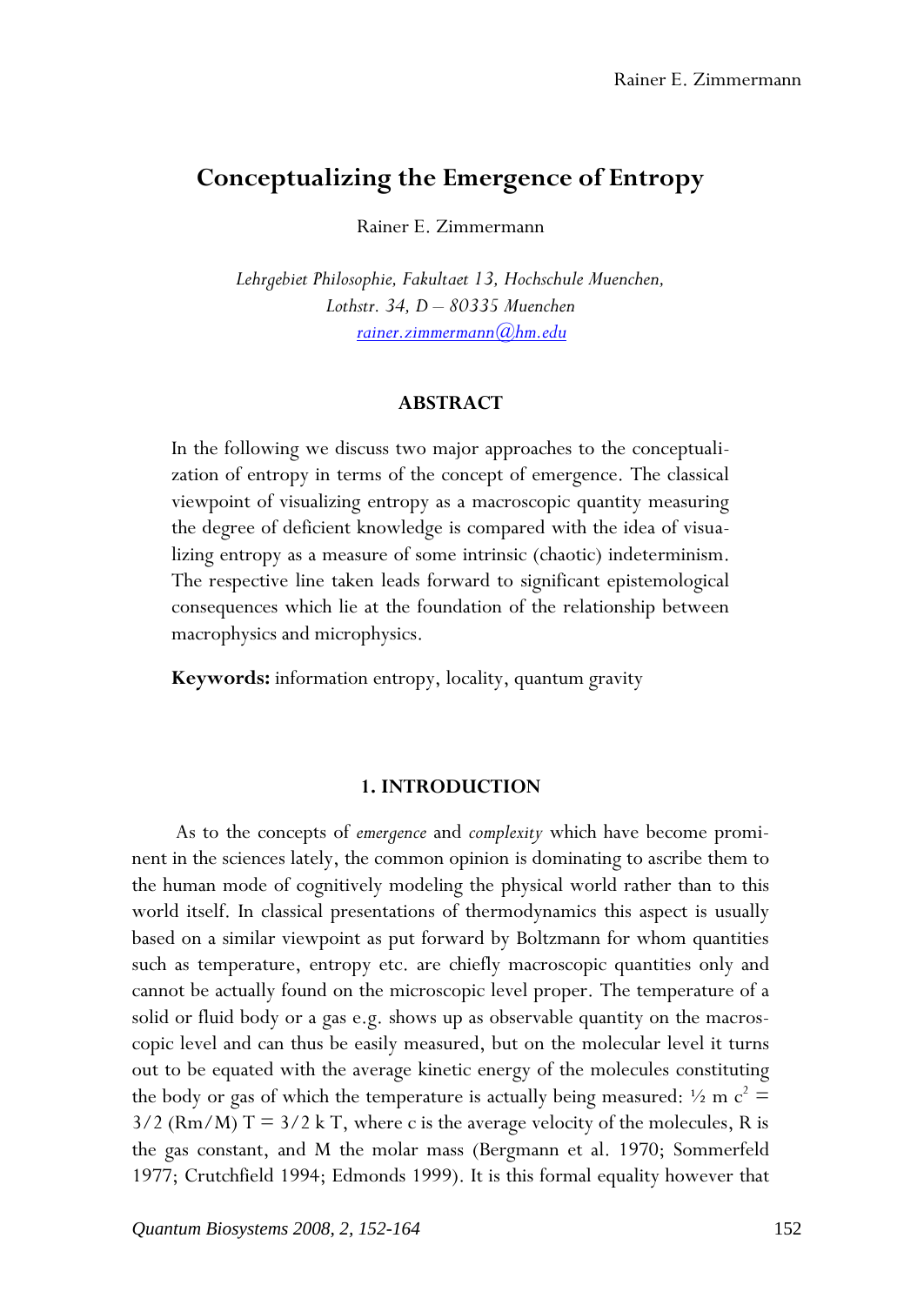usually veils the fact that the temperature on the right-hand side belongs to a level which is macroscopic with respect to the left-hand side. In other words, "temperature" is simply a conventional *name* for the measuring of a phenomenon which can be observed only in terms of a mean value. In this sense, humans are "short-sighted" and utilize the name for practical reasons. Hence, the concept of temperature is *emergent* with respect to the particle statistics actually producing a phenomenon (heat) that can be observed and measured by a quantity of that name. In turn, masses and velocities on their own molecular level are emergent concepts with respect to the next lower level of fundamental particles, and so forth, all the way down to quark and leptons, say.

The same attitude should be valid in principle, if visualizing the other quantites of classical thermodynamics which show up e.g. in the free energy expression F  $= U - TS$ , or in the free enthalpy expression  $G = H - TS$ , respectively. Among them is entropy. Hence, under this systematic perspective, the concept of emergence is deeply connected to the concept of information. Essentially, we can say that the state space representation replacing the configurational representation of classical thermodynamics leads to conceptualizing entropy within statistical physics as a state property and a measure of deficient knowledge, respectively, rather than as observable (in the sense of operators on Hilbert spaces). This is consistent within the Boltzmannian viewpoint, but not so in the sense of Prigogine's approach: Prigogine tries to resolve the common debate on the contrast of reversibility and indeterminism of microscopic laws (including quantum theory) on the one hand and irreversibility and determinism of macroscopic laws on the other by advocating (contrary to Boltzmann) that irreversibility and thus entropy are not limited to macroscopic physics. In fact, for him, processes like the decay of an excited state contribute to the entropy balance as well. Moreover, contrary to Pauli, Prigogine also purports that the symmetry between incoming and outgoing waves as used in S-matrix theory is broken, because the incoming waves have lower entropy. And finally, he also tries to actually unify (i.e. sublate) the duality between reversible and irreversible processes introduced originally by von Neumann. The consequence is then that *probability* does not emerge from supplementary approximations made because of lack of knowledge, but instead as a dynamical consequence of resonance singularities in non-integrable systems. (This is somehow reminiscent of the way Penrose once introduced his twistor concept.) In Prigogine, irreversibility is thus being formulated within a theory of transformations that expresses in explicit terms what the classical formulation of the dynamics tends to hide (Karpov et al. 2003).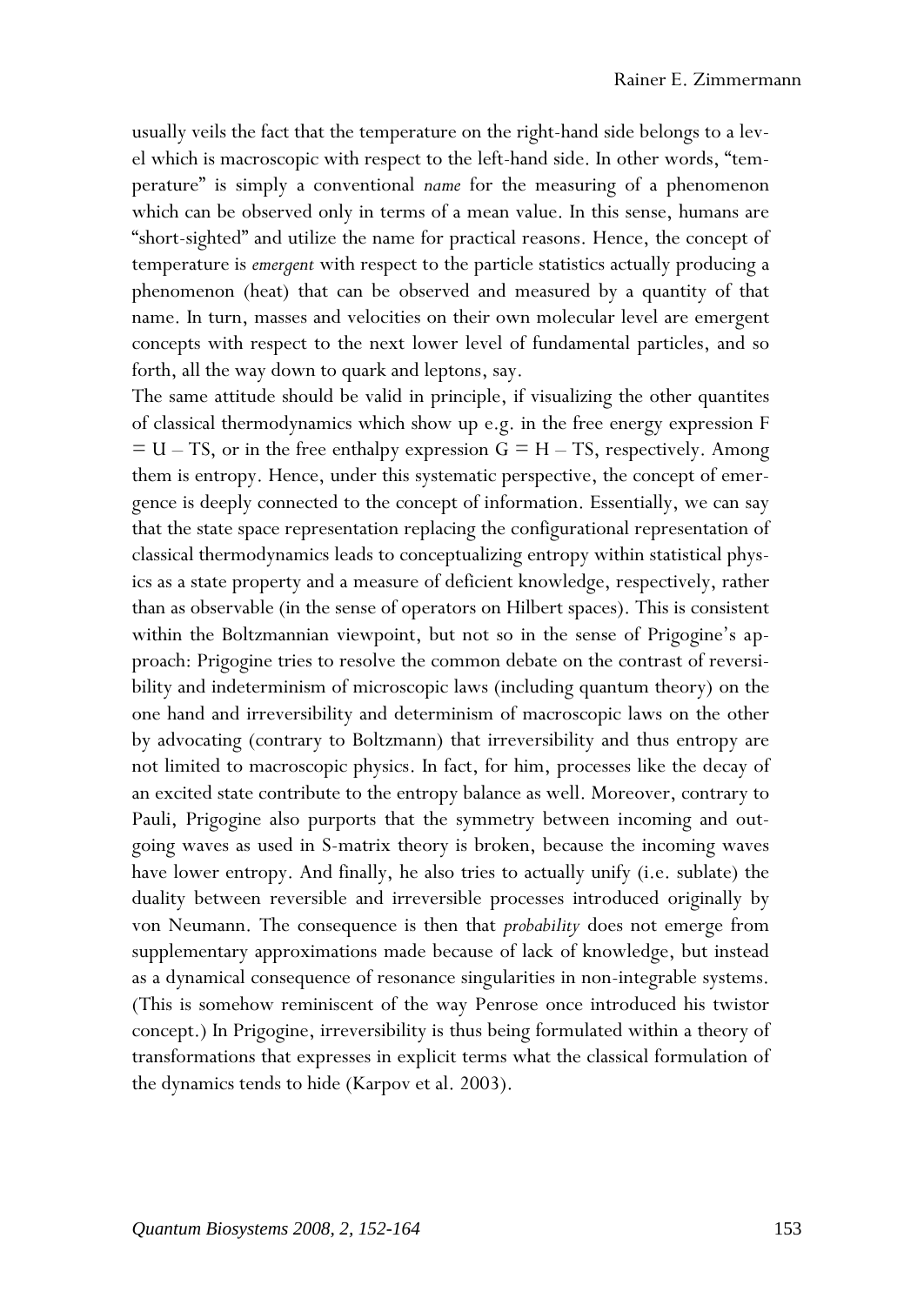#### **2. PRIGOGINE's APPROACH**

To be more precise Prigogine locates the reasons for the classical approach in the limitation to integrable systems. For these systems there is a unitary transformation U which is distributive:

 $U(ab) = (Ua) (Ub).$ 

But for *non-integrable* systems (which form the majority in nature), the unitary operator has to be replaced by a more general operator  $\Lambda$  called *star unitary* which is not distributive:

 $\Lambda$ (ab)  $\neq$  ( $\Lambda$ a) ( $\Lambda$ b).

From time evolution as a unitary group we pass then to Markovian dynamics by means of utilizing a Lyapunov variable H :=  $\Lambda^* \Lambda$  (the star indicating hermitian conjugacy). The operator  $\Lambda$  is displayed then as giving rise to a *nonlocal* transformation which means that in the new representation, points are being replaced by ensembles. Contrary to Planck (in the Hilbert space representation) there is a microscopic formulation of thermodynamics now which includes decay and excitation of quantum states. Entropy creation is here due to a resonance in the time evolution. The Heisenberg evolution is

 $H(t) = \exp(iht) H \exp(-iht) = \exp(-2\gamma t) H$ ,  $\gamma > 0$ ,

where h is the usual Hamiltonian. The expectation value of H decreases, hence entropy increases as the energy of the excited state is transferred to the field modes. For more details see Karpov et al. (2003).

In the language of density matrices, Prigogine replaces the common entropy functional -k Tr  $\rho$  ln  $\rho$  by introducing a modified  $\rho' = \Lambda^{-1}$  (L)  $\rho$  which is a superoperator on Hilbert space of the system in question defined as a function of the Liouville operator such that the von Neumann equation for  $\rho$ , namely  $d\rho/dt =$ i L $\rho$ , induces an equation of motion for  $\rho'$ :

 $d\rho'/dt = -i \Lambda^{-1}(L) L \Lambda(L) \rho'$ 

which thus defines a new entropy functional of the form  $-k$  Tr  $\rho'$  ln  $\rho'$  (and which increases with time) (Beretta 2008).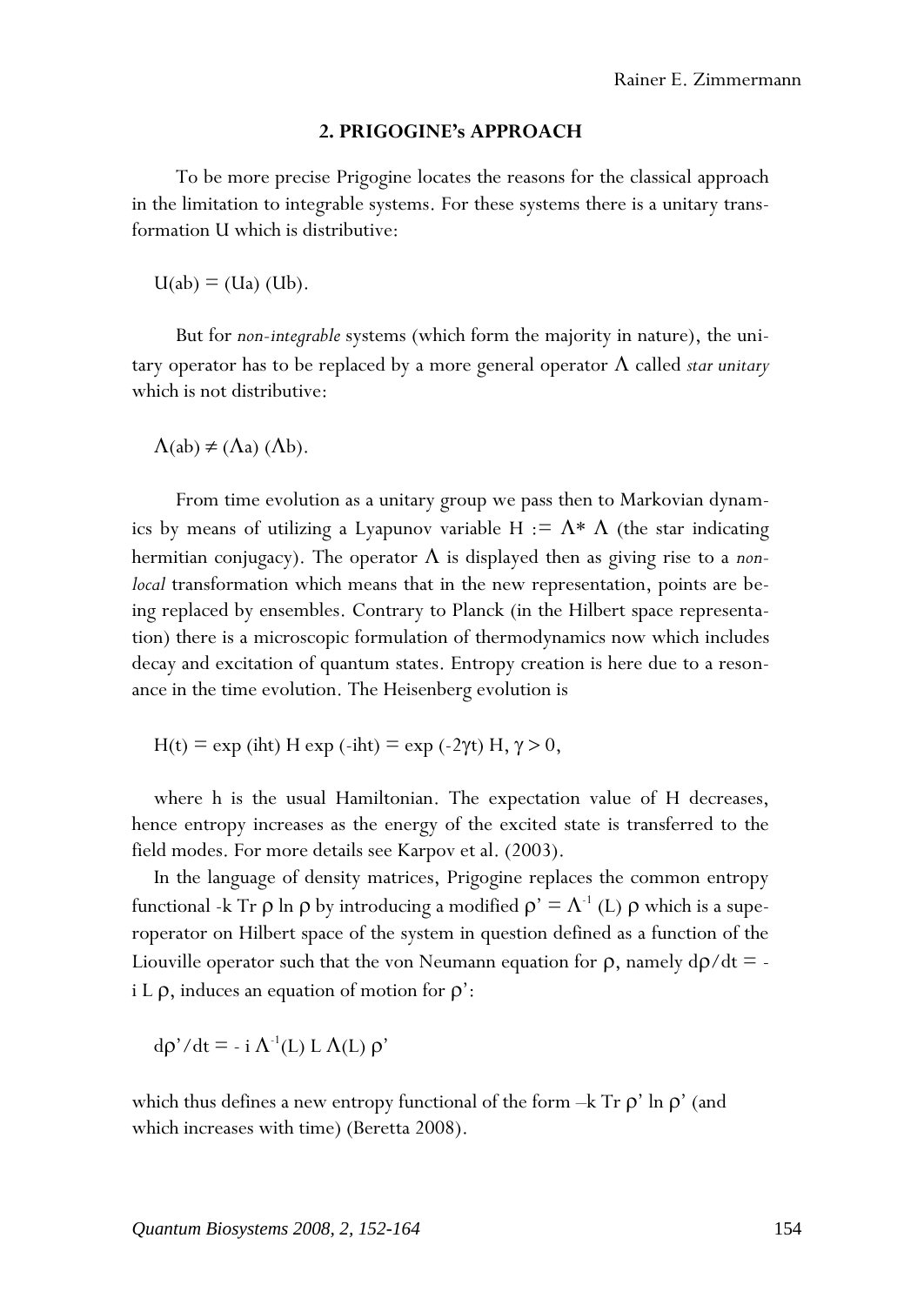The roots of this approach have been layed down as early as 1979 (Prigogine 1979, 1993, 1997) and it is astonishing to note that by doing so, Prigogine replaces unitarity by non-unitarity and actually leaves the representations of Hilbert space. The point is that he is able to discuss mixed systems in the sense that reversible and irreversible components of a generalized evolution operator can be unified such that the symmetry properties reproduce those of Boltzmann's equation. Not only is the underlying entropy operator of *microscopic* kind, but it can be also explicitly written as a product of some operator T with its hermitian adjoint such that T turns out to be equal to  $\Lambda^\text{-1}$  and can be interpreted as *time operator*. In fact, it can be shown that macroscopic time is nothing but the mean value of this new time operator.

This can be understood when thinking of Prigogine's version of the uncertainty relation which involves the Liouville operator:

 $[L, T] = iI.$ 

Then define the mean values  $\langle T \rangle$  and  $\langle T^2 \rangle$  by Tr ( $\rho^*$  T  $\rho$ ) and Tr ( $\rho^*$  T<sup>2</sup>  $\rho$ ), respectively. (Note that again, exceptionally, we utilize the star here for hermitian conjugates.) We find by the above uncertainty relation that

 $d/dt < T$  = Tr  $(\rho * \rho)$  = const.

Normalization such that the constant is 1 gives thus:

 $dt = d < T$ .

#### **3. BLACK HOLE ENTROPY**

In approaches to quantum gravity, notably to *loop quantum gravity*, the role of spin networks becomes relevant (Ashtekar et al. 2000). In particular, it is the edges of spin networks that pierce the horizon of black holes and by doing so excite curvature degrees of freedom on the surface. These excitations are microscopic states that account for the black hole entropy after all. We can thus find arguments in favour of visualizing a black hole as a device which is encoding quantum information (Zizzi 2000, 2005, 2006).

When discussing black holes, it is important to determine the appropriate density matrix on the physical part of Hilbert space which corresponds to the maximal entropy mixture of surface states for which the horizon area lies in this range.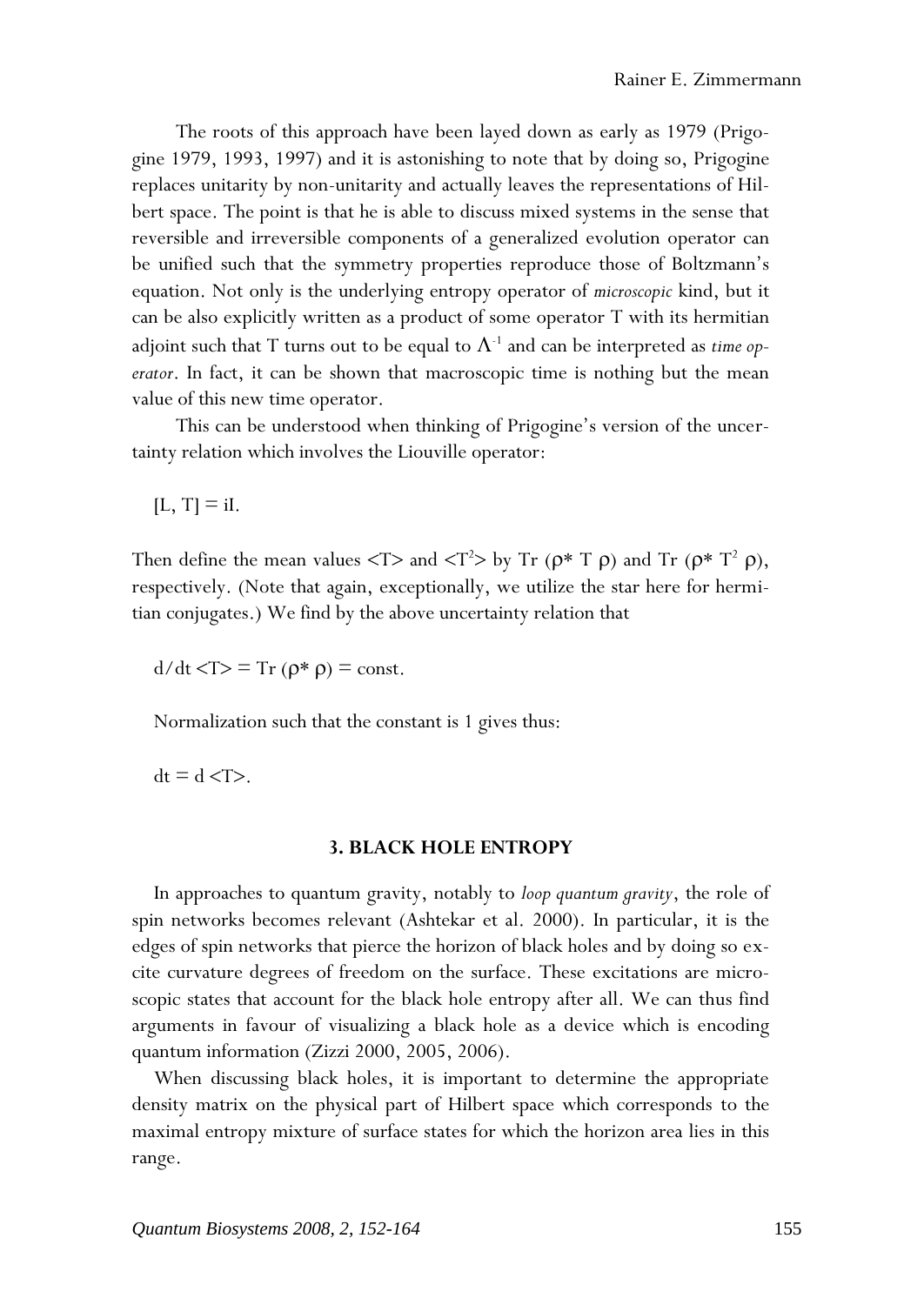The respective entropy is then

$$
S_{bh} \equiv \text{- Tr} \; (\rho_{bh} \ln \, \rho_{bh})
$$

and thus

$$
S_{bh} \equiv \ln\,N_{bh},
$$

with N being the dimension of the black hole's Hilbert space which is the number of physical surface states. Those states have to be counted which form a basis of that Hilbert space. Then, according to the computation shown by Ashtekar et al (2000), we find

$$
S_{bh} = \ln 2 / 4\pi \sqrt{3 \gamma l_p^2} a_0 + o(a_0).
$$

If  $\gamma$  is set to ln 2/ $\pi\sqrt{3}$  to give the Barbero-Immirzi parameter, then the Hawking-Bekenstein result is being reproduced. For the black hole temperature and entropy, respectively, we find in the standard approach

 $T = h/2\pi \kappa$ ,  $S = 1/4l_p^2$  a.

Here,  $\kappa$  refers to the surface gravity, i.e. to that acceleration which is necessary to keep objects at the horizon, and a is the surface area of the black hole's horizon, while  $I_p$  refers to the Planck length. (For a general Kerr-Newman black hole e.g., we would have  $\kappa = (r_{+} - r_{-})/2(r_{+}^{2} + a^{2})$ , where the r mean the two horizons  $r_{\pm} = m \pm (m^2 - q^2 - a^2)^{1/2}$  with m as mass, q as electric charge, and a as angular momentum. We find then the area as  $A = 8\pi$  m (m + (m<sup>2</sup> – q<sup>2</sup> – a<sup>2</sup>)<sup>1/2</sup>, and the entropy as  $S = 2\pi k/h$  [m (m + (m<sup>2</sup> – q<sup>2</sup> – a<sup>2</sup>)<sup>1/2</sup>, respectively.) Wheeler's "It-from-Bit" philosophy purports then that the dominant contribution to entropy comes from states in which there is a very large number of punctures each labelled by  $j = \frac{1}{2}$  (half spin) and  $a = \pm 1$ . This has been generalized with respect to quantum computation by Paola Zizzi (2000, 2005, 2006). Ashtekar et al. conclude from this that "[e]ntropy thus depends on the division of spacetime into exterior and interior regions, and is not an intrinsic attribute of spacetime. It is tied to the class of observers who live in the exterior region and for whom the isolated horizon is a physical boundary that separates the part they can access from that they cannot."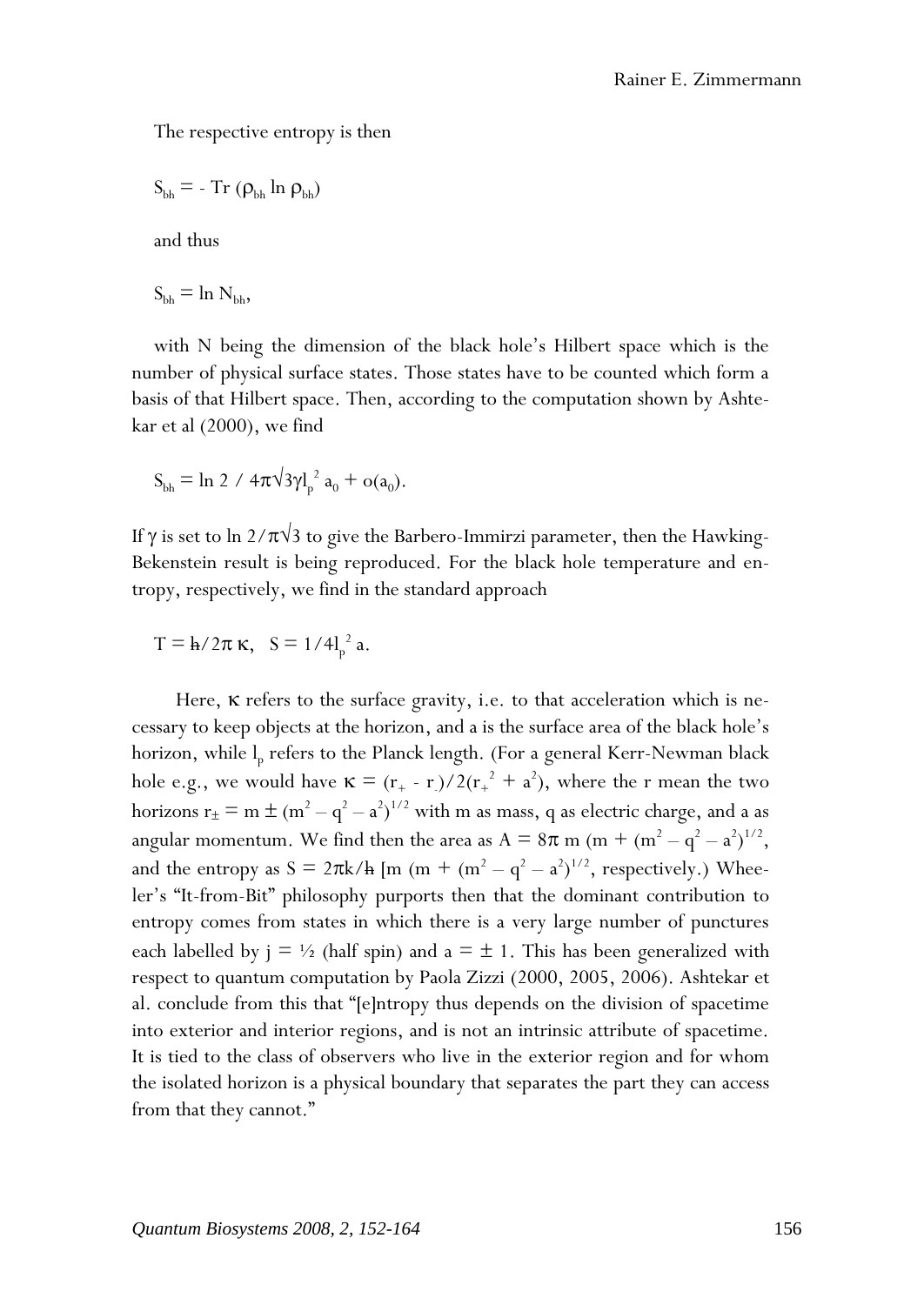## **4. KAUFFMAN's VIEWPOINT**

 If we follow Stuart Kauffman's viewpoint of visualizing processes in nature as *co-operative games of universal autonomous agents*, then the underlying entropy concept leads to a generalization of the thermodynamic laws. Hence, following the idea of Kauffman's, we think of *agents* in the generalized sense as systems which achieve a new kind of closure in a given space of catalytic and work tasks propagating work out of non-equilibrium states and playing natural games according to the constraints of their environment (Kauffman 2000). In particular, (physical) space is visualized as being comprised of autocatalytic autonomous Planck scale agents co-evolving with each other serving at the same time as some sort of crystallization of seeds of classicity (in the physical sense). This coevolution is taking place according to what Kauffman calls the 4<sup>th</sup> law of thermody*namics*: The maximum growth of the adjacent possible in the flow of a nonergodic Universe maximizes the rate of decoherence and thus the emergence of classicity. There is also a hierarchy of such agents depending on the explicit complexity of those in question ("higher-order agents") such that *human agents* in particular (as components of social systems) represent a stage of higher complexity as compared to physical, chemical, or biological systems. But on the fundamental level of physics, Kauffman mentions the possibility to visualize *spin networks* as knots acting on knots to create knots in rich coupled cycles not unlike a metabolism. Hence, they (or their constituents) show up as a sort of "fundamental agents".

 If we take up this viewpoint, then it appears to be straightforward to find instead the fundamental agents in the loops proper of *loop quantum gravity* (and the associated *quantum information theory*) in the first place, which again would be consistent with Zizzi's approach: This is so because it is the loops which combine in order to form spin networks. With a *loop* we mean here a closed curve  $\alpha$  such that  $T[\alpha] = -\operatorname{Tr} [U_{\alpha}]$ , where

 $U_{\alpha}(s_1, s_2) \sim P \exp \{ \int_{s_1}^{s_2} A_{\alpha}(\alpha(s)) ds \}$ 

is the parallel propagator of  $A_{\alpha}$  along  $\alpha$  defined by (the s<sub>i</sub> being points of  $\alpha$ )

 $d/ds U_{\alpha}(1, s) = da_{i}(s)/ds A_{i}(i(s)) U_{\alpha}(1, s).$ 

The  $SO(3)$ -field A is here essentially the difference of the  $SU(2)$ -spin connection and the extrinsic 3-curvature called *real Ashtekar connection*:

 $A_i^j(x) = \Gamma_i^j(x) - k_i^j(x)$ .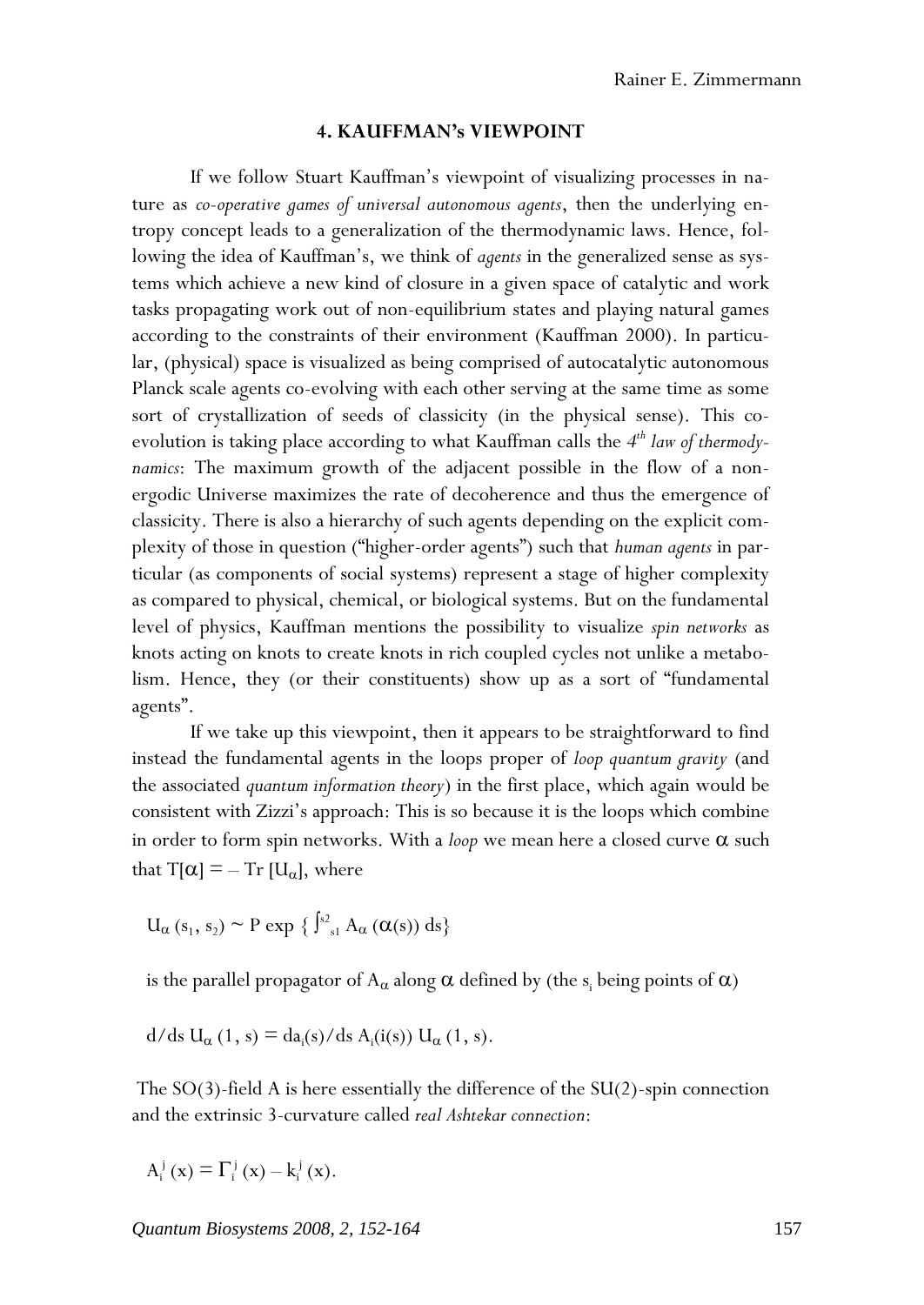The important result (cf. Rovelli) is that each spin network state can be decomposed into a finite linear combination of products of loop states.

 Our conjecture is then that *loops are universal agents*. In other words, six of them, respectively, recombine to give one compartment of the hexagonal structure spanned by the spin networks. The conceptual reason for this is that the associated entropy satisfies the criterion for a thermodynamic cycle process such that

 $1/4l_p^2 \int da \leq 0$ ,

where the integral is a closed path integral and a is the surface area generated with respect to one hexagonal fragment of the spin network. By the definition of loops above we clearly recognize that this procedure is not referring to some physically "vacuous" geometrical meaning, but that instead, this geometrical picture is physically loaded due to the parallel propagator with its gravitational or curvature connotation, respectively, and the explicit group action involved.

 Obviously, this bears a strong resemblance to the Wilson loop representation (hence, we think here of a kind of *loop transport* according to Stuart Kauffman's idea of agents), and is also essentially a Feynman-type integral which gives the probability for a (physical) system to go from one state to another:

$$
\langle x^2, t^2 | x^1, t^1 \rangle = \int_{x^N x_1}^{x^N} D(x(t)) \exp i / h S,
$$

where S is he action of the form

$$
S:=\int_{t_1}^{t_2} dt L(x,x').
$$

The probability is the above expression squared. This is equivalent to the Schroedinger picture of quantum physics on the one hand and a model for quantum computation on the other. As Freidel and Krasnov (1999) as well as Reisenberger and Rovelli (2000) have shown, spin networks and spin foams, respectively, can be visualized as Feynman integrals of that sort such that the formal Feynman perturbation series of the partition function

$$
Z = \int D \phi \exp(-S[\phi])
$$

is given by

$$
Z = \Sigma_{J} N(J) \Sigma_{e} \Pi_{f \in J} \dim a_{f} \Pi_{v} A_{v}(e),
$$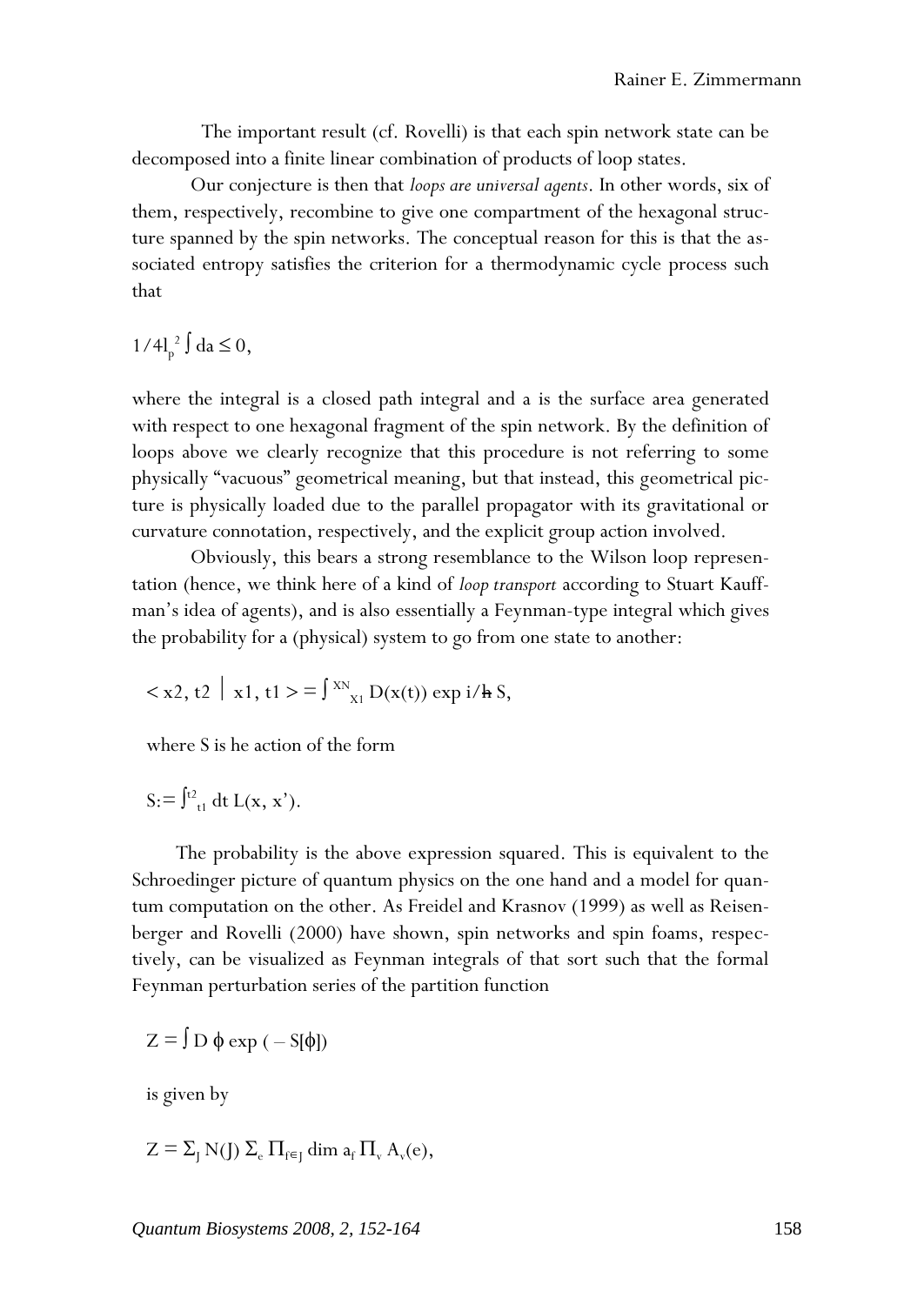where J is a 2-complex, and the vertices, edges, and faces are labelled accordingly. It is N(J) the number of vertices of J divided by the number of symmetries of J.

 There is a number of important cross-relationships which connect the notion of loops with the notion of knots: Louis Kauffman's bracket algebra (the boundary algebra of containers and extainers) turns out to be the precursor of the Temperley-Lieb algebra important in order to construct representations of the Artin braid group related to the Jones polynomial in the theory of knot invariants. As the elementary bracket algebra is to *biologic* what Boolean logic is to classical logic, this has important epistemological consequences (on whose biosemiotic aspects I have reported in Salzburg last year (Zimmermann, *tripleC* 2007)). On the other hand, the Jones polynomial can itself be visualized in terms of quantum computers, because a similar partition function of the form  $Z_K$  $=$  < cup  $\mid M \mid$  cap > with creation and annihilation operations, respectively,

$$
\text{cup } : = |a\rangle : C \to V \otimes V,
$$

$$
\text{cap } : = b | : V \otimes V \to C,
$$

M being the braiding, and  $K > : = \Sigma_{\sigma} < K \mid \sigma > d^{\frac{1}{\sigma} |\sigma|}$  being related to the process of quantum computation (similar to, by the way, the spin network formalism itself.) As spin networks are nothing but graphs, the *agency* in question here is motion on graphs or percolation in networks such that phase transitions can be represented in terms of an appropriate cluster formation of connected components. This also points towards a close relationship to cellular automata utilized for the simulation of evolutionary processes (cf. Conway's game of life). Stuart Kauffman has associated this with the emergence of collectively autocatalytic sets of polymers, and in fact with the onset of forming classicity with regards to physics. It is straightforward (in epistemic terms) to generalize this (with a view to higher-order agents) to chemical, biological, and other systems. This is very much on the line of Zizzi (2000, 2005, 2006).

 Utilizing the "skeleton-of-the-universe view" described in my DPG spring conference talk (Zimmermann, *Zeitspruenge* 2007), the idea would be to insert various steps of a hierarchy of complexity in the overall functor diagram from topological quantum field theory (cf. John Baez):

| nCob      |               | Hilb                        |  |
|-----------|---------------|-----------------------------|--|
| $\int$ em |               | $\uparrow\downarrow{}_{id}$ |  |
| SpinF     | $\rightarrow$ | Hilb                        |  |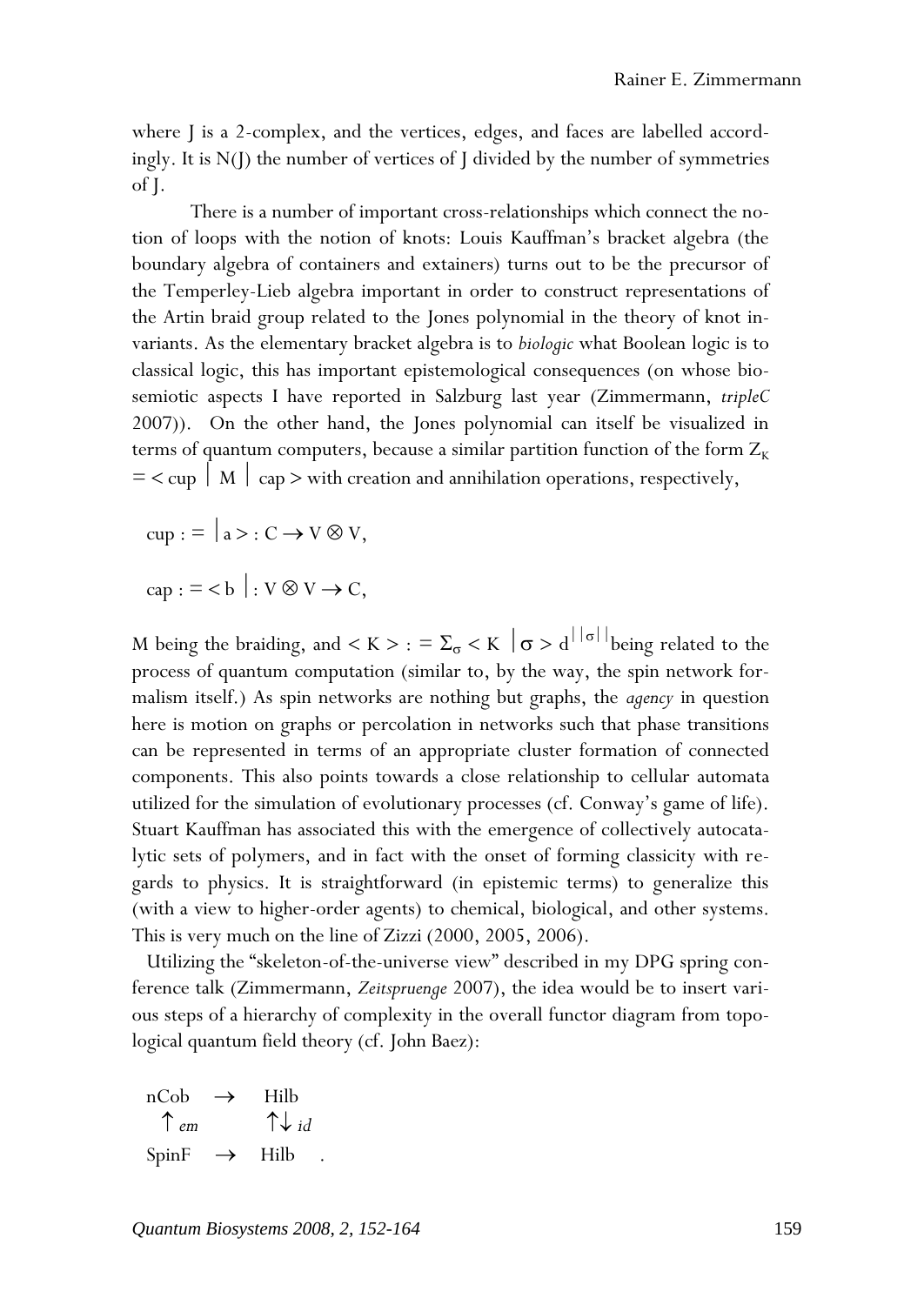This diagram is commutative, if an adequate emergence (em) mapping is being defined. Here, SpinF is the category of spin foams, and nCob is the category of n-dimensional cobordisms. (For the time being, we can safely set  $n = 4$ .)

#### **5. CONCLUSION**

 What is actually being confronted when comparing the above-mentioned approaches, is the idea (as in classical thermodynamics as well as loop quantum gravity indicating the most fundamental level of physics) that the hierarchically ordered "averaging out" of indeterministic and reversible phenomena on the small scale is producing well-determined and irreversible phenomena on the large scale of the physical world on the one hand – and the different idea (as in Prigogine's approach) that even on the lowest accessible level of the physical world, there is a concrete and active mixture of deterministic and indeterministic processes such that even intrinsically unstable fluctuations can actually create and determine large-scale phenomena on the other. The first is a chiefly *epistemological* argument which ties the results obtained to the method applied. In a sense, this can be visualized as an almost Spinozist viewpoint. The second is a more *ontological* argument detecting a creative potential of nature itself on its most fundamental level which ties the results obtained to some objective "form of being". This can be visualized as a Bergsonian viewpoint. The first entails the "metaphysical" idea that knowledge will be permanently increased and phenomena will become more and more observable. The second entails that on the microlevel, phenomena are non-observable in principle. Indeed, the mentioned philosophers, and those who derived their approaches from one or the other, respectively, did actually influence various scientists belonging to the one or other group. In particular, it is Prigogine who draws heavily on the ideas of Bergson who in turn was known for his famous debate with Einstein as to that point. However, in recent research we find various strings of argument which favour the first viewpoint or equally, the second, according to the long-term perspective taken: Whether something can be observed or not *in principle* is decided here according to whether one takes the strict opinion that true observation can only be based on sensory perception, or the generalized opinion that observation encompasses all what instruments can actually measure, and if so, whether observation is objective or not (Let us attribute the latter conviction to the classical viewpoint described above.)

 Hence, the classical viewpoint makes clear that what can be observed (and known) depends on the evolutionary (and transitory) state of human knowledge, while Prigogine would argue instead that knowledge is limited *in principle*, because some details of nature are not yet settled by nature itself. (This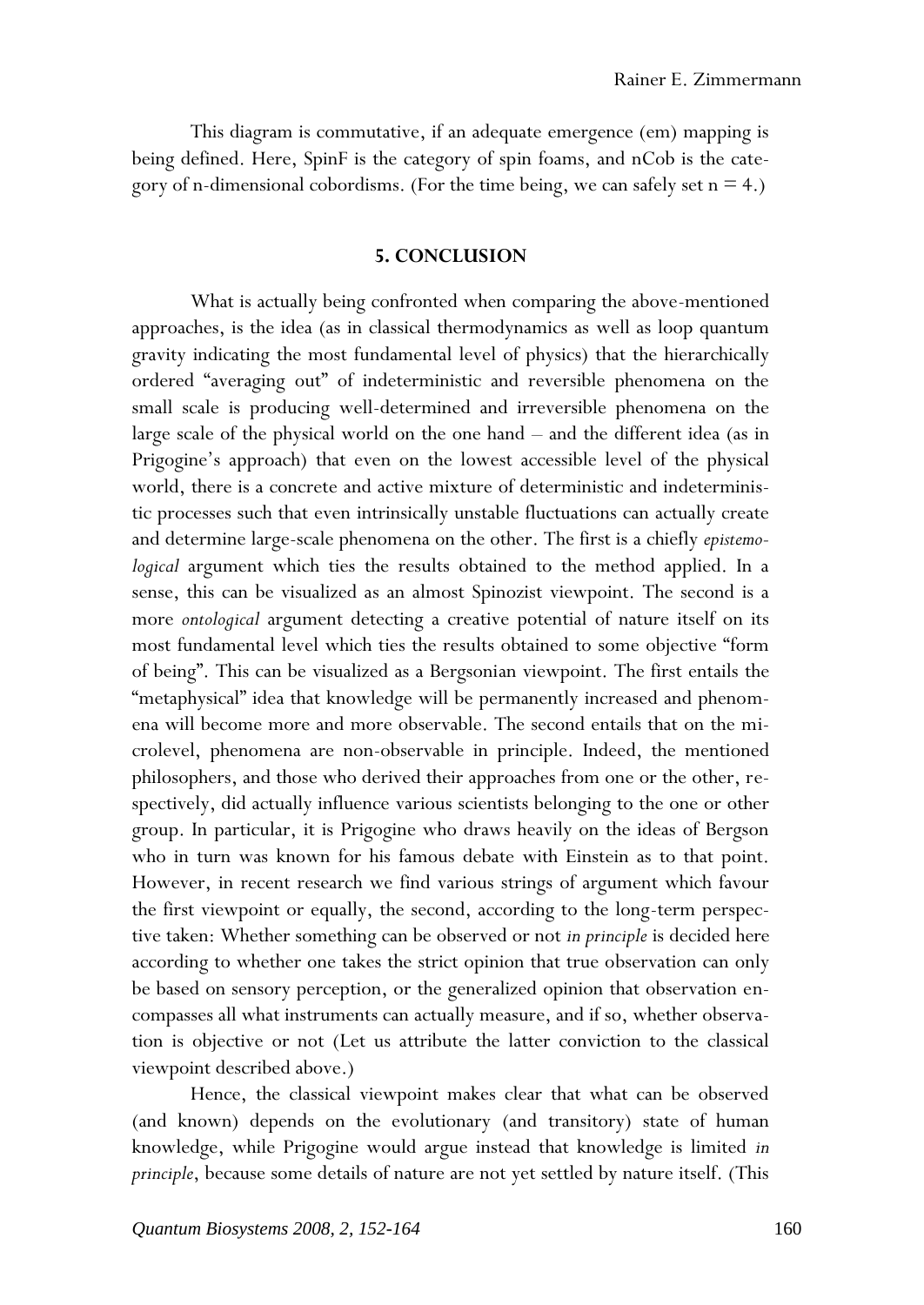is, by the way, an argument which places Prigogine in the vicinity of the philosopher Ernst Bloch.) The technical arguments involved are equally elegant which is particularly obvious when discussing the most fundamental level of physics, that of quantum gravity. On that level, the introduction of an explicit reference to human knowledge gains a global kind of cosmological relevance.

 There is however, a major conceptual difficulty in the arguments of both viewpoints: In fact, in some sense, we would like to agree to both of them – but contrary somehow to their own arguments. Given the fact that human sensory perception is incomplete in the first place, we have no other choice than sharing the position taken by Prigogine. This is mainly so, because we would not like to agree to the assumption that instruments are merely means of "generalized sensory perception", but instead we would argue that they are constructed within the frame of reference given by existing theories in the first place. Which also implies that for us, observations are subjective in the anthropological sense. Hence, we share Kuhn's conception dealing with paradigms (Zimmermann 2002, 2005, 2006). This implies then "architectural" consequences as to the relationship between the theories developed and the phenomena observed (Sambasivam & Bodas 2006, Majima & Suzuki 2005). On the other hand, taking this for granted, it does not entail anything which would speak against the viewpoint of "averages". Hence, we could also agree with the classical position as far as it goes with respect to averages. Therefore, the situation is such:

|                                                 | epistemological view                             | ontological view              |
|-------------------------------------------------|--------------------------------------------------|-------------------------------|
|                                                 | (Boltzmann, , Ashtekar   (Prigogine etc.)        |                               |
|                                                 | $etc.$ )                                         |                               |
| macrophysics                                    | irreversible, deterministic   mixture observable |                               |
|                                                 | average observable                               |                               |
| microphysics                                    | reversible, indeterminis- mixture non-observable |                               |
|                                                 | tic details partially ob-                        |                               |
|                                                 | servable                                         |                               |
| metaphysical frame of refer- entails increasing |                                                  | ob- entails non-observability |
| ence                                            | servability                                      | in principle                  |

 In other words, even if human beings might be able one day to possess complete knowledge with respect to their frame of reference which is determined by their biological capacity of sensory perceptions and including the development of instruments, their knowledge will only partly describe the world *as it really is*. In other words, we favour the viewpoint of Prigogine *while argueing ontologically*, but this does not necessarily imply Prigogine's conclusion on the relationship be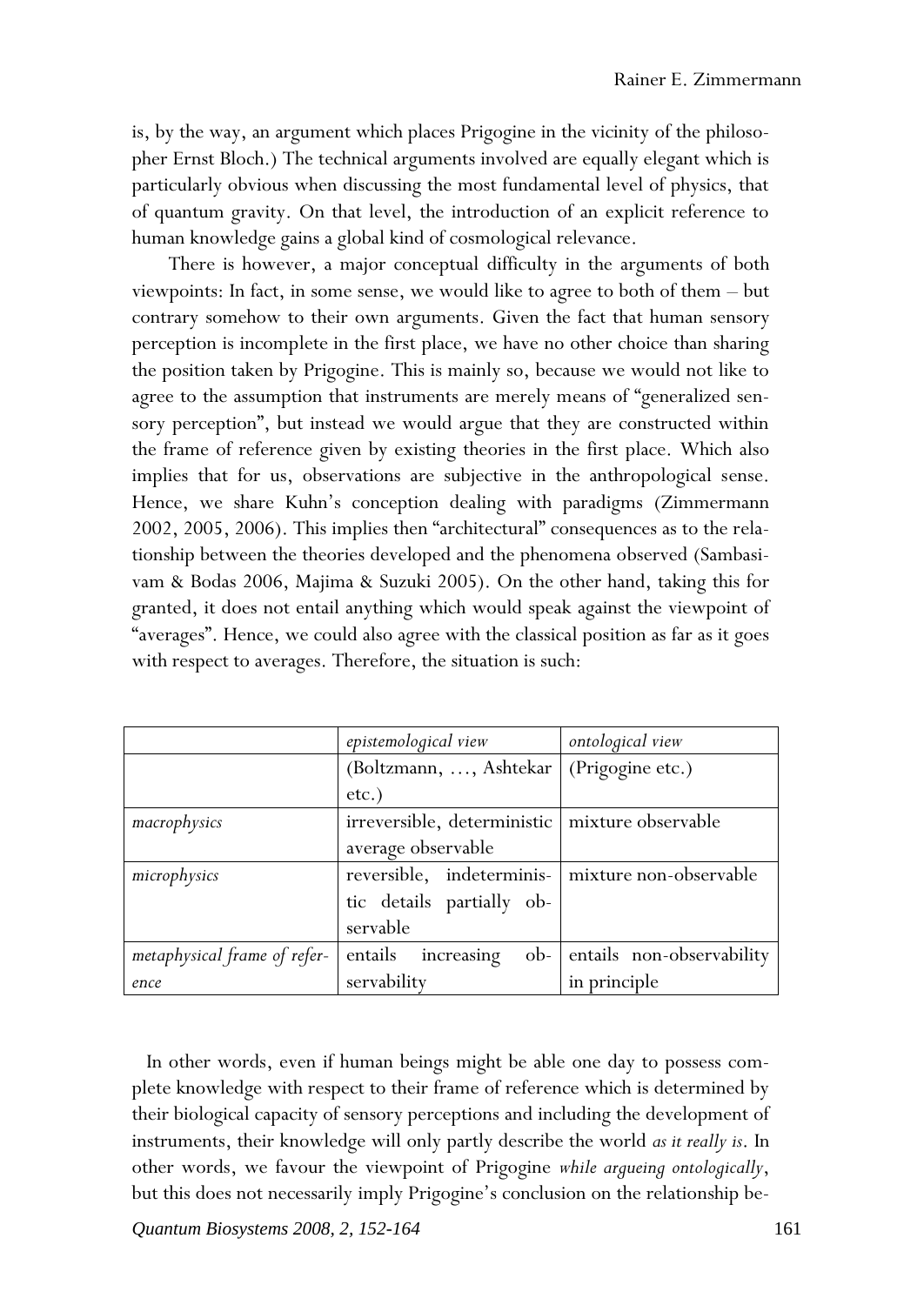tween what is observable and what is non-observable, because he refers to internal knowledge (within the interior of the world) rather than to external knowledge (of the world altogether). But we favour the classical viewpoint *while argueing epistemologically*. Indeed, our position is rather a compromise, we can call it *onto-epistemological* (Sandkuehler), and we indeed refute the classical viewpoint of an objective knowledge which can be eventually completed.

 A scientific compromise might offer Kauffman's approach: If we accept his viewpoint for a moment, then all what he says is compatible with the idea of humans being complex agents organized in complex communities of agents playing natural games which in their case specialize to *social* games and are called meaningful. The cognitive activity of humans then, thinking, and modelling the world, is a complex activity defined according to their complexity as agents. Hence, humans show up as collectives of fundamental agents which co-evolve in an organized community. A social system is a community of communities then. (In fact, this viewpoint is also compatible with the evolutionary theory of systems according to Edgar Morin.) However, while talking about all of that, we notice that this is *itself* the outcome of the modelling procedure. In other words, the systematic approach outlined above is nothing but another model among models, i.e. a mapping of the world, not the world itself. We utilize the concepts of *space*, *network*, and *system* according to our epistemological principles: As such networks serve as a formal skeleton for a space and for a system, respectively, while they are graphical representations of both of them. The concept of space serves also the graphical representation of what we call a system. The system is the concept we have of what we are able to observe in concrete terms. But what we observe is only part of the world. (Our ontological directive is: The world is not as we observe it.) *But we are products of that world ourselves*. Hence, there is the necessity of a *cognitive metatheory* for all of our other theories which tells us something about the basic limitations of our possible knowledge. Hence also, the necessity of a self-loop: Humans model the world by inventing theories according to the cognitive constraints this same world is imposing upon humans. Theories constitute categories of meaning. If humans show up then as communities of communities of fundamental (natural) agents, they are, with respect to the latter, *emergent structures* in nature. And so are all of their reflexive concepts. Hence, the concept of (human) meaning itself is emergent with respect to fundamental *proto-meaning* defined in terms of the directed behaviour of fundamental agents in their (directed) fundamental networks of interaction. In this sense, the consciousness necessary for reflexion at all shows up as a human achievement, but on the fundamental level loops as agents may be interpreted as those who encounter the first (proto-) Big Wow – which in that case would be linked then directly to the emergence of the Universe rather than to a later inflationary period, unless one reserves Zizzi's expression for the bit period proper.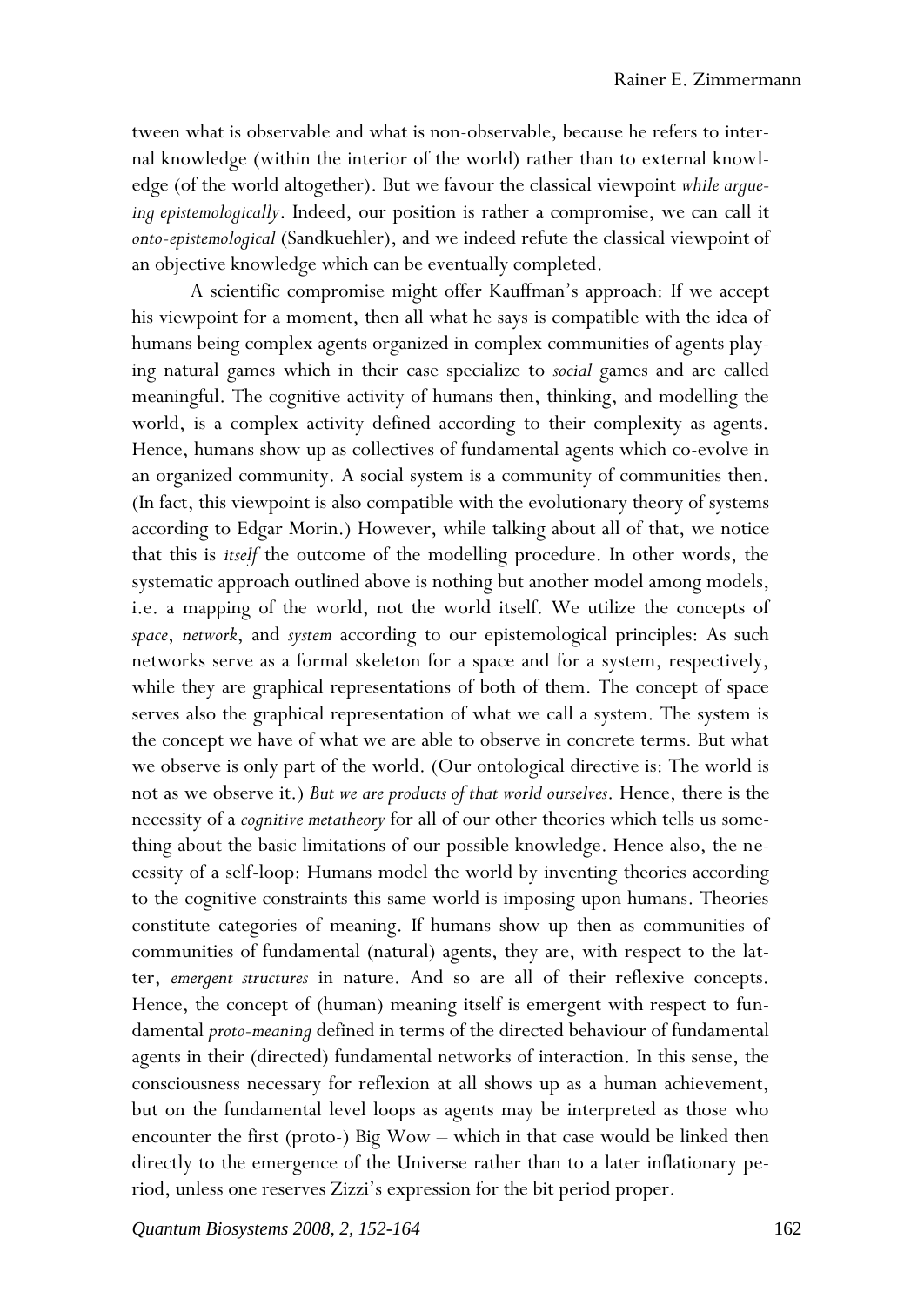# **Dedication**

This paper is dedicated to the memory of Alexandros Chapsiadis.

# **REFERENCES AND NOTES**

- Ashtekar A, Baez JC, Krasnov I (2000) Quantum Geometry of Isolated Horizons and Black Hole Entropy. [www.arXiv.org/pdf/gr-qc/0005126](http://www.arxiv.org/pdf/gr-qc/0005126).
- Beretta GP (2008) Quantum Thermodynamics. Microscopic Foundations of Entropy and of Entropy Generation by Irreversibility. Atti dell'Accademia Peloritana dei Pericolanti, LXXXVI, 1-22.
- Bergmann L, Schaefer C, Gobrecht H (1970) Lehrbuch der Experimentalphysik, de Gruyter, Berlin. In particular vol. 1, 678.
- Crutchfield J P (1994) The Calculi of Emergence. *Physica D*, special issue on complex systems, also available as SFI 94-03-016 (Santa Fe institute papers).
- Edmonds B (1999) Syntactic Measures of Complexity, PhD thesis, University of Manchester, Philosophy Dept.
- Freidel, L and Krasnov, K (1999) Adv. Theor. Math. Phys. 2, 1183 1247
- Karpov E, Ordonez G, Petrosky T, Prigogine I (2003) Microscopic Entropy and Nonlocality. Particles & Nuclei Letters, 1(116), 8-15.
- Kauffman S (2000) Investigations. Oxford University Press. (The definition of agents is referring here to an earlier manuscript version of the book which can be accessed under the address:
- [www.santafe.edu/sfi/People/kauffman/Investigations.html](http://www.santafe.edu/sfi/People/kauffman/Investigations.html) . In the actual book version autonomous agents are defined as systems which can at least perform one thermodynamic work cycle.)
- Majima H, Suzuki A (2005) The Role of Interaction in Open Quantum Systems and the Second Law of Thermodynamics. J. Korean Phys. Soc. 46(3), 678- 683.
- Prigogine I (1979) Vom Sein zum Werden [From Being to Becoming, German edition], Piper, Muenchen.
- Prigogine I (1993) Le leggi del caos, Laterza & Figli, Roma/Bari
- Prigogine I (1997) The End of Certainty, Free Press, New York
- [Reisenberger](http://arxiv.org/find/gr-qc/1/au:+Reisenberger_M/0/1/0/all/0/1) M, Rovelli C (2000) Spin foams as Feynman diagrams. arXiv:grqc/0002083v1
- Sambasivam S, Bodas V D (2006) Entropy. Form Follows Function. Issues in Informing Science and Information Technology *3*, 581-600.
- Sommerfeld A (1977) Vorlesungen ueber theoretische Physik, Harri Deutsch reprint edition, Thun, Frankfurt/M. vol. 5, 145.
- Zimmermann R E (2002) Spinoza in Context. In: Martikainen, E. (ed.), Infinity, Causality and Determinism, Lang, Frankfurt/M. 165-186.